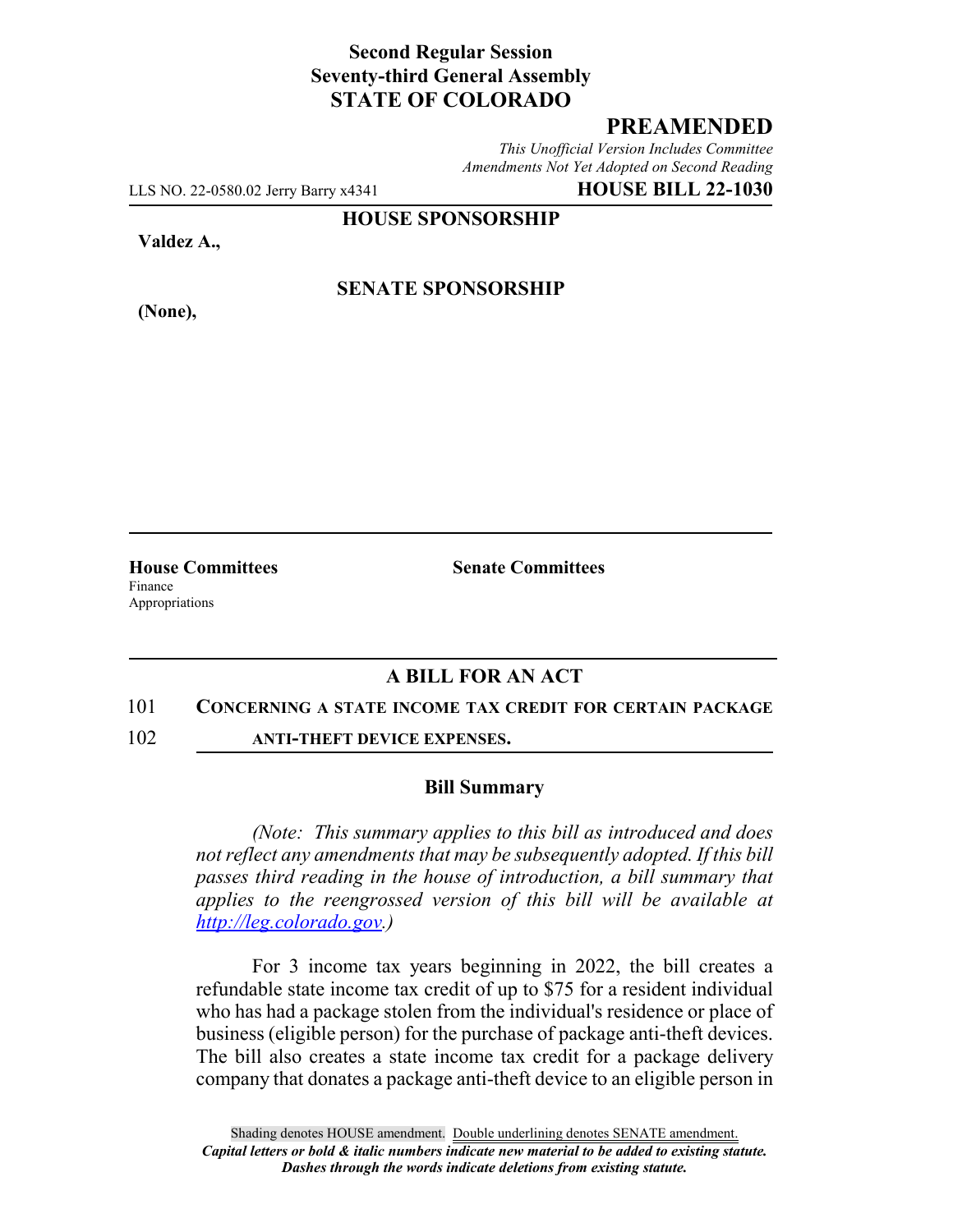the amount of the retail value of the device up to \$75 per donation.

 *Be it enacted by the General Assembly of the State of Colorado:* **SECTION 1.** In Colorado Revised Statutes, **add** 39-22-543 as follows: **39-22-543. Credit - package anti-theft device expenses - legislative declaration - definitions - repeal.** (1) THE GENERAL ASSEMBLY FINDS AND DECLARES THAT: (a) AS A RESULT OF THE COVID-19 HEALTH EMERGENCY AND ASSOCIATED STAY-AT-HOME ORDERS, THE NUMBER OF PERSONS PURCHASING GOODS ONLINE FOR DELIVERY TO THEIR RESIDENCES OR PLACES OF BUSINESS HAS SUBSTANTIALLY INCREASED; (b) THIS INCREASE IN THE NUMBER OF PACKAGES BEING DELIVERED TO PERSONS' RESIDENCES OR PLACES OF BUSINESS HAS DRAMATICALLY INCREASED THE NUMBER OF PACKAGES BEING STOLEN FROM PERSONS' RESIDENCES OR PLACES OF BUSINESS PRIOR TO THE PACKAGES BEING BROUGHT SAFELY INSIDE; AND (c) THE PURPOSE OF THE TAX CREDIT CREATED IN THIS SECTION IS TO PROVIDE TAX RELIEF FOR ELIGIBLE PERSONS THAT PURCHASE CERTAIN PACKAGE ANTI-THEFT DEVICES AND PACKAGE DELIVERY COMPANIES THAT PROVIDE CERTAIN PACKAGE ANTI-THEFT DEVICES FREE OF CHARGE TO PERSONS WHO HAVE HAD PACKAGES STOLEN. THE GENERAL ASSEMBLY AND THE STATE AUDITOR SHALL MEASURE THE EFFECTIVENESS OF THE 22 CREDIT IN ACHIEVING THIS PURPOSE BASED ON THE NUMBER OF CREDITS 23 THAT ARE CLAIMED. 24 (2) AS USED IN THIS SECTION, UNLESS THE CONTEXT OTHERWISE

REQUIRES: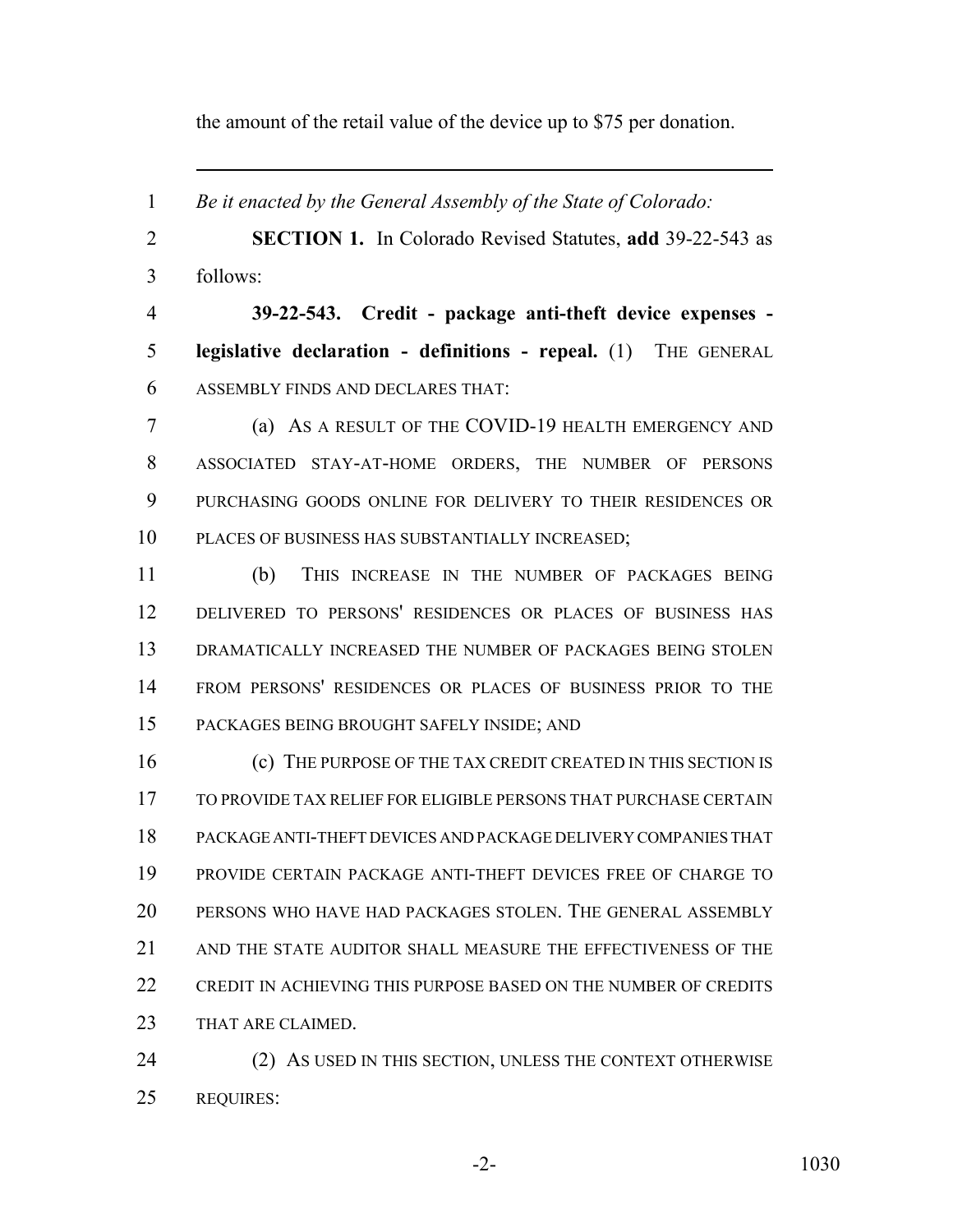(a) "ELIGIBLE PERSON" MEANS A RESIDENT INDIVIDUAL WHO HAS HAD A PACKAGE STOLEN FROM THE INDIVIDUAL'S RESIDENCE OR PLACE OF BUSINESS AS EVIDENCED BY THE FILING OF A POLICE REPORT WITH LOCAL LAW ENFORCEMENT CONCERNING THE THEFT.

 (b) "PACKAGE ANTI-THEFT DEVICE" MEANS A DEVICE THAT ALLOWS A PACKAGE TO BE DELIVERED WITHIN A LOCKED AREA OR A LOCKED AND SECURE DELIVERY BOX.

 (c) "PACKAGE DELIVERY COMPANY" MEANS AN INDIVIDUAL OR ENTITY THAT IS IN THE BUSINESS OF DELIVERING PACKAGES TO A RESIDENT INDIVIDUAL'S RESIDENCE OR PLACE OF BUSINESS.

 (3) (a) (I) FOR INCOME TAX YEARS COMMENCING ON OR AFTER JANUARY 1, 2022, BUT PRIOR TO JANUARY 1, 2025, AN ELIGIBLE PERSON IS ALLOWED A ONE-TIME CREDIT AGAINST THE INCOME TAXES IMPOSED BY THIS ARTICLE 22 IN AN AMOUNT EQUAL TO THE ELIGIBLE PERSON'S COST FOR PURCHASING A PACKAGE ANTI-THEFT DEVICE DURING THE TAXABLE 16 YEAR; EXCEPT THAT THE MAXIMUM AMOUNT OF THE CREDIT IS SEVENTY-FIVE DOLLARS. ELIGIBLE PERSONS WHO FILE A JOINT RETURN 18 MAY NOT EACH CLAIM THE FULL CREDIT.

 (II) THE AMOUNT OF THE CREDIT UNDER THIS SECTION THAT EXCEEDS THE ELIGIBLE PERSON'S INCOME TAXES DUE IS REFUNDED TO THE PERSON.

 (b) FOR INCOME TAX YEARS COMMENCING ON OR AFTER JANUARY 23 1, 2022, BUT PRIOR TO JANUARY 1, 2025, A PACKAGE DELIVERY COMPANY IS ALLOWED A CREDIT AGAINST THE INCOME TAXES IMPOSED BY THIS ARTICLE 22 IN AN AMOUNT EQUAL TO THE RETAIL VALUE OF A PACKAGE ANTI-THEFT DEVICE GIVEN TO AN ELIGIBLE PERSON DURING THE TAXABLE 27 YEAR; EXCEPT THAT THE MAXIMUM AMOUNT OF THE CREDIT IS